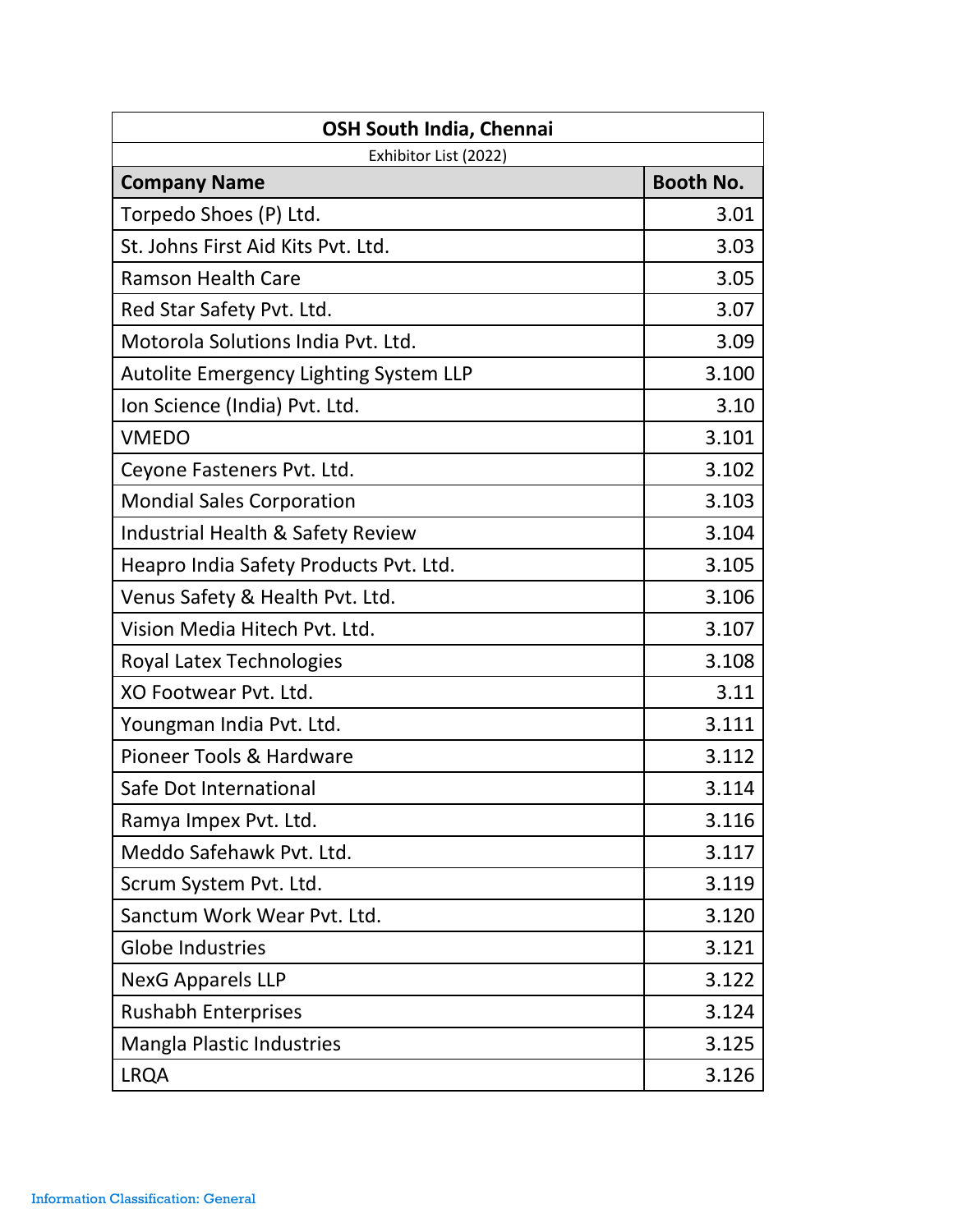| JAMA Corporation Pvt. Ltd.                         | 3.127 |
|----------------------------------------------------|-------|
| <b>Safety Ventures International</b>               | 3.13  |
| <b>Favourite Safety Products</b>                   | 3.131 |
| AuditFlo Inc.                                      | 3.132 |
| Homera Tanning Industries Pvt Ltd                  | 3.133 |
| Safexpress Pvt. Ltd.                               | 3.134 |
| <b>Safety Appliances Manufacturers Association</b> | 3.136 |
| <b>GMMCO LTD.</b>                                  | 3.137 |
| Magnum Health & Safety Pvt. Ltd.                   | 3.14  |
| Midas Safety Pvt. Ltd.                             | 3.15  |
| Swastik Infra Equipments Pvt. Ltd.                 | 3.16  |
| Tata International Ltd.                            | 3.17  |
| <b>Hallmark Safety Products</b>                    | 3.18  |
| <b>Diamond Protech</b>                             | 3.19  |
| <b>INTECH Presents JINSEI</b>                      | 3.27  |
| Karam Safety Pvt. Ltd.                             | 3.35  |
| Udyogi International Pvt. Ltd.                     | 3.43  |
| Mallcom (India) Ltd.                               | 3.44  |
| Jayco Safety Products Pvt. Ltd.                    | 3.51  |
| <b>HY-REFLECT</b>                                  | 3.55  |
| Indian Inovatix Ltd.                               | 3.56  |
| Sai Empresa                                        | 3.57  |
| Sagar Asia Pvt. Ltd.                               | 3.58  |
| Sure Safety India Ltd.                             | 3.61  |
| <b>Pioneer Enterprises</b>                         | 3.65  |
| Joseph Leslie & Co. LLP                            | 3.66  |
| Zain International                                 | 3.67  |
| GVS Filter India Pvt. Ltd.                         | 3.69  |
| Raychem RPG Ltd.                                   | 3.75  |
| Liberty Shoes Ltd.                                 | 3.77  |
| ACI Oils Pvt. Ltd.                                 | 3.78  |